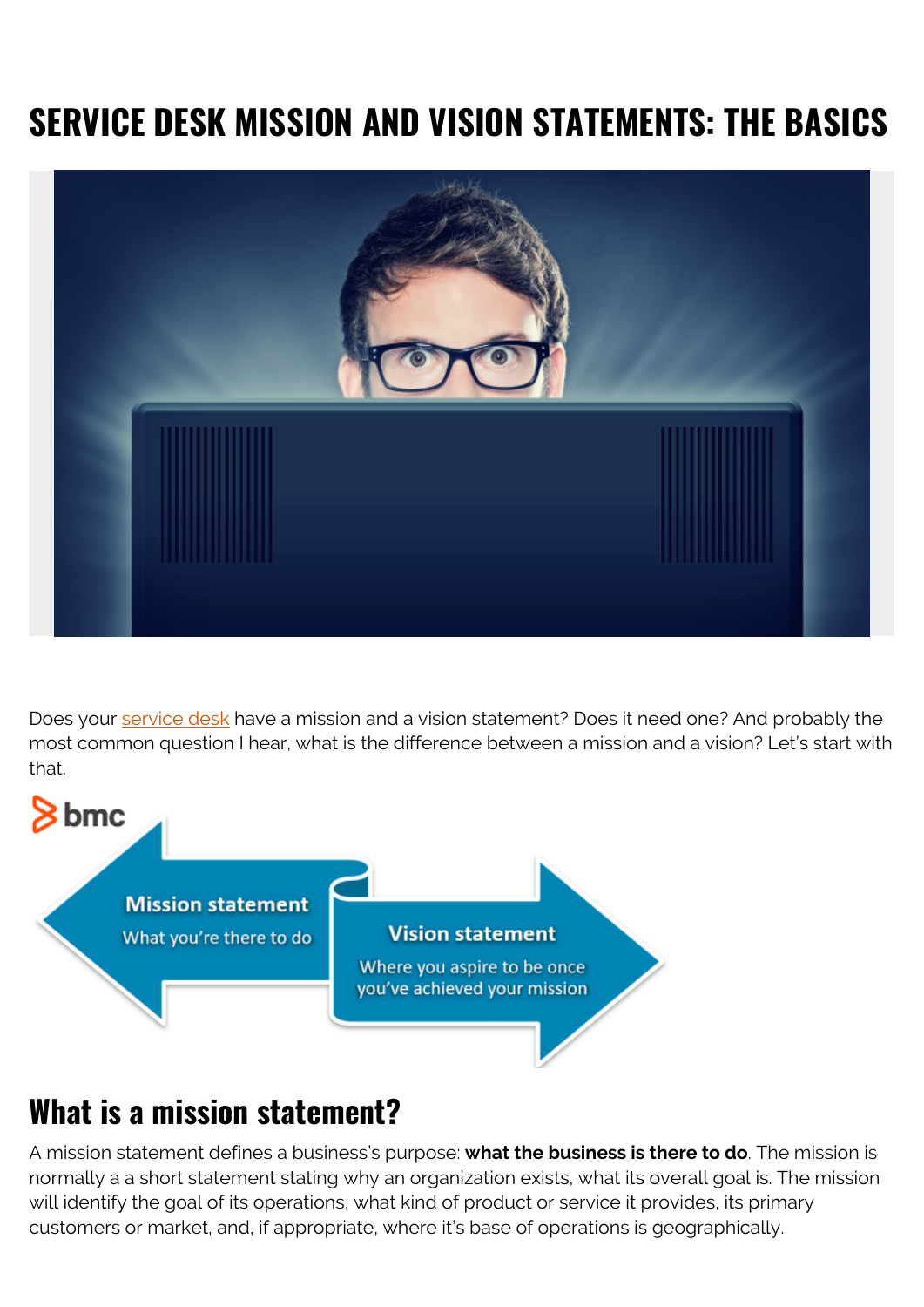[Amazon's mission statement](https://fourweekmba.com/amazon-vision-statement-mission-statement/) is a good example of a concise and clear mission:

*To serve consumers through online and physical stores and focus on selection, price, and convenience.*

### **What is a vision statement?**

The mission statement provides the roadmap for an organization's vision. The vision statement describes **where the organization aspires to be once they have achieved their mission**.

[Amazon's vision](https://www.amazon.jobs/en/working/working-amazon) has a clear link to the mission statement outlined above. Amazon aspires:

*To be Earth's most customer-centric company, where customers can find and discover anything they might want to buy online, and endeavors to offer customers the lowest possible prices.*

#### **A cascading mission and vision**

Different parts of the same organization will often develop their own mission and vision statements. The development of these statements can be a very valuable exercise, helping to create a clear picture of their purpose and allowing them to create a roadmap leading them towards achieving the vision.

These mission and vision statement cannot be created in isolation. Any internal department must create statements that [align to the mission and vision](https://blogs.bmc.com/blogs/it-business-alignment/) of the organization as a whole. Achievement of a departmental vision must help the organization step closer to attaining their overall vision.

### **A vision for the service desk**

Any vision created by the service desk must underpin the organizational vision. The vision needs to be visible and understood by service desk stakeholders. If this does not happen, the chances of 'selling' the service desk vision to the organization are remote.

The vision is a conceptual view of what the future state of the service desk will be, it shows **what they are working to achieve**. The vision must be presented in clear terms that stakeholders can understand and believe in. Everyone working on the service desk needs to be able to believe in the vision. Those who don't are unlikely to want to work towards it.

A successful vision statement will come from a team effort, everyone working on the service desk and all key stakeholders should be involved and need to agree on the vision.

While a vision is, by its very nature, aspirational, it must still be achievable, having a vision that will never be realized will be disheartening and counterproductive for the service desk team and is likely to reduce the confidence of its business stakeholders.

The vision needs to build and enhance the image of the service desk in the organization and it will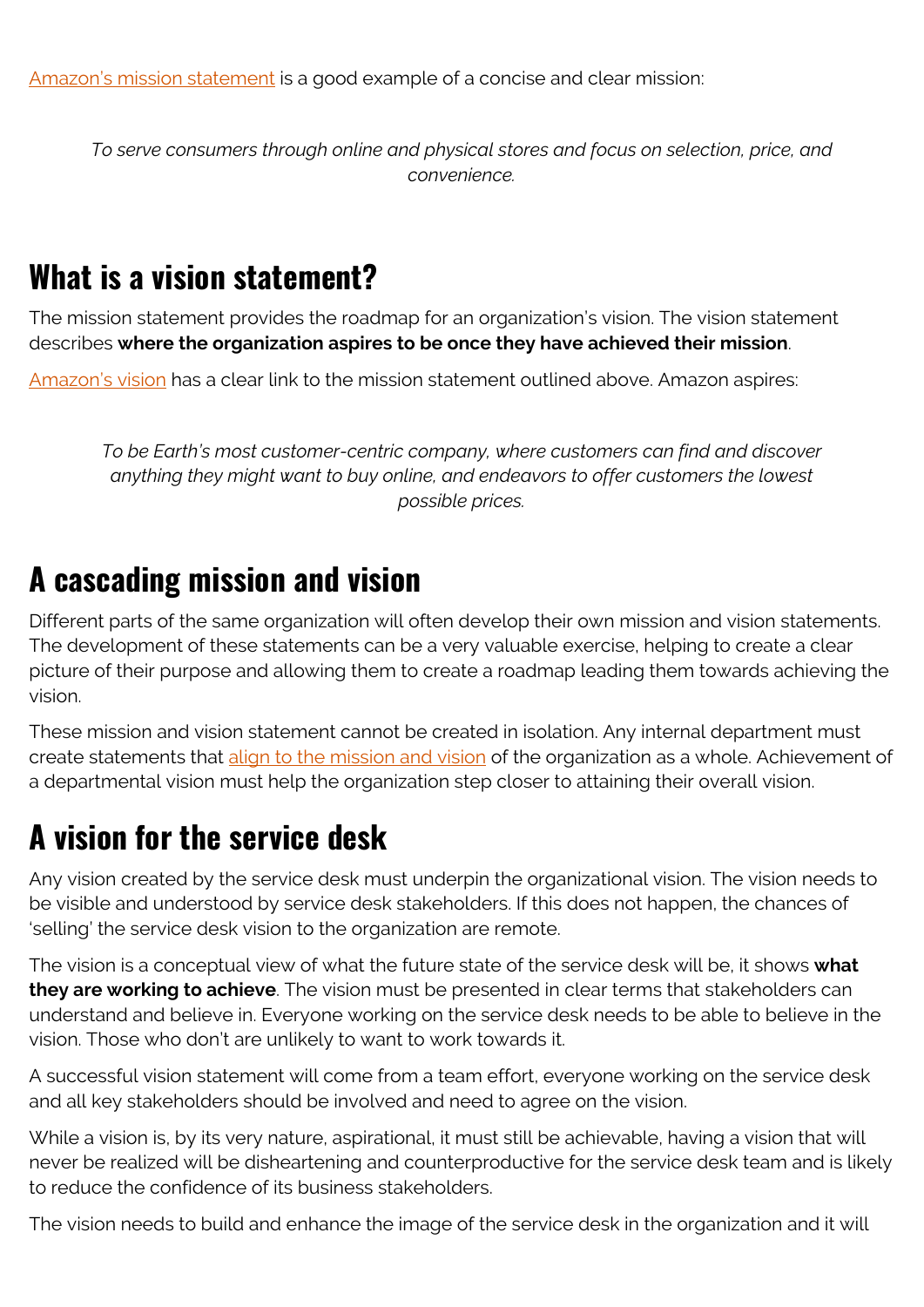give service desk staff a feeling of pride, it should be concise and easily remembered, and it needs to clearly describe the long term objectives of the service desk.

# **Creating the mission**

A good mission statement will always have two distinct parts:

- 1. **A purpose statement**. This describes what the service desk is working to achieve.
- 2. **The underpinning objectives**. These are the business practices that will be required to achieve this purpose.

The mission describes the service desk's reason for being, it describes what the service desk team is doing, and why it is doing it. When you are writing your mission, consider [the who, the what, and the](https://blogs.bmc.com/blogs/people-process-technology/) [how.](https://blogs.bmc.com/blogs/people-process-technology/) Your mission statement needs to outline who you are, what makes you special in the organization, and how you want your service desk to be seen by the rest of the organization.

Just as the vision for the service desk needs to be aligned with the vision of the organization, having a mission that supports that of the wider organization will help unite the service desk with the business at large.

### **What does a good mission or vision look like?**

Let's see an example what effective vision and mission statements for a service desk might look like. Remember that one size does not fit all, these statements are simply examples of what good statements could be.

#### **Example mission statement**

To provide our customers with quality service, focusing on consistent and efficient support through:

- Communication
- Continuous improvement of processes and tools
- Customer engagement
- Professional development

This mission statement gives clear guidance and provides [measurable outcomes.](https://blogs.bmc.com/blogs/smart-goals/)

#### **Example vision statement**

To be recognized as a [single-point-of-contact service desk](https://blogs.bmc.com/blogs/spoc-single-point-of-contact/) providing best in class communications and support.

This vision is achievable, it is supported by the mission statement and it is aspirational for service desk staff and stakeholders.

# **Supporting your goals**

Writing these statements is one thing, making them relevant is another. The only way that these statements have any value to the service desk is to [measure progress against them.](https://blogs.bmc.com/blogs/service-desk-benchmarks/)

To do this you will need to decide on your critical success factors (CSFs)—what things do you need